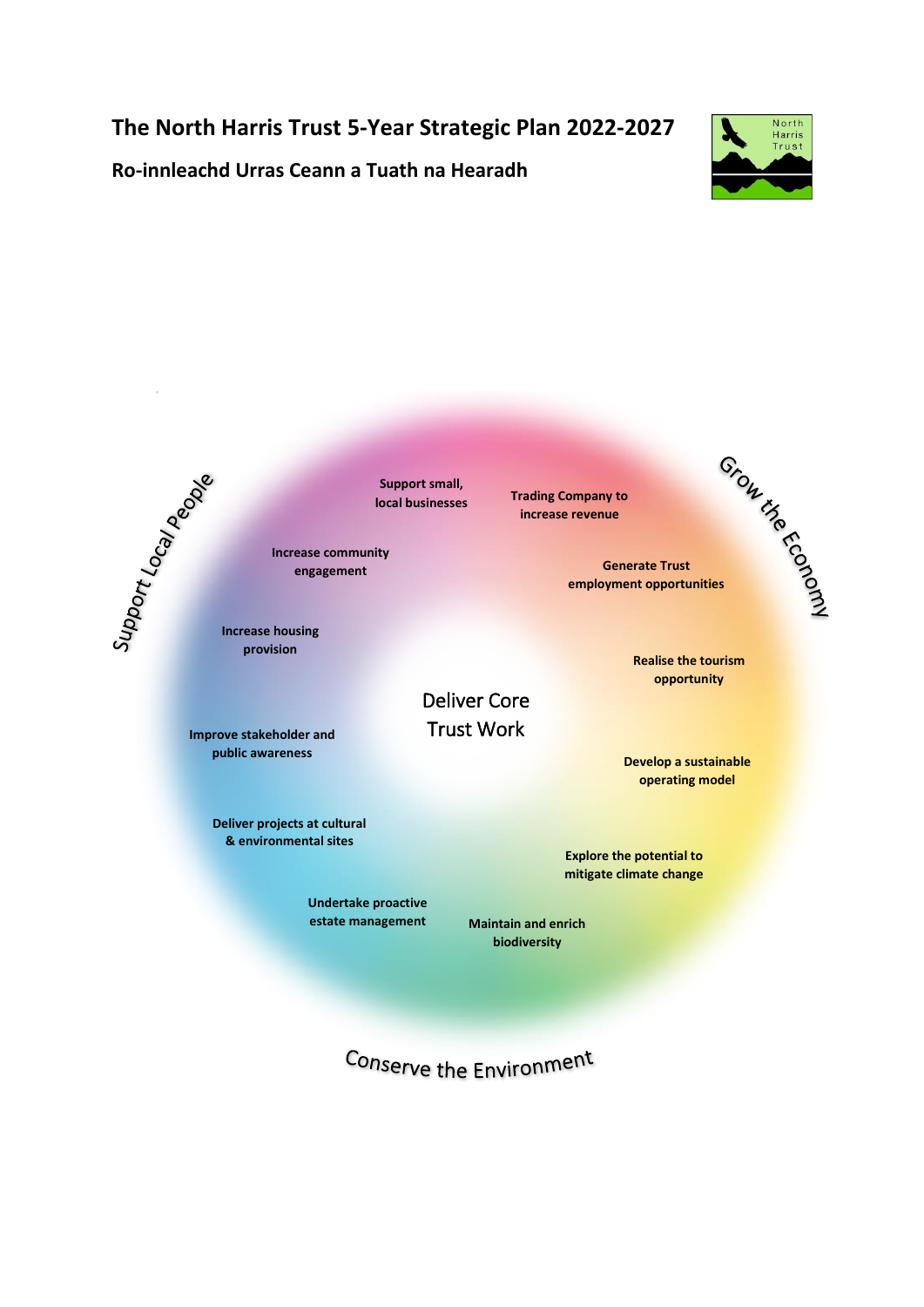# **Foreword**

This document is the result of recent work by the North Harris Trust to set out its direction and focus for the coming years. This comes in the context of an emerging range of new opportunities, as well as significant economic uncertainty. Consolidation in the aquaculture industry is once again affecting much of the community as well as directly affecting Trust income.

Population has remained stable in North Harris over the past 20 years, however this masks an increasingly aging demographic. Housing is in short supply, with property often being pushed out of the reach of local earning power by non-resident buyers. Housing is perhaps the biggest issue which prevents growth in Harris.

Economically, the island has a wide range of opportunities, including the tourism opportunity which continues to grow and provides a significant boost to the local economy. The rising cost of living will likely have an increasingly detrimental effect, with fragile and seasonal economies such as this likely to be more vulnerable.

Environmentally, in the North Harris Estate the community has a beautiful and unique asset in their ownership which offers resilience in change. The biodiversity of the area is a fantastic resource which must be carefully stewarded through the challenges of climate change and suitable development.

In this context, the Trust is confident that the organisation and supporting local community is both well-rooted and suitably forward-looking, so that the possibilities ahead can be grasped for the benefit of all. This strategic plan documents how the Trust will shape its operations, prioritise action, and communicate to all stakeholders, always being ready to adapt to change, challenge, and opportunity.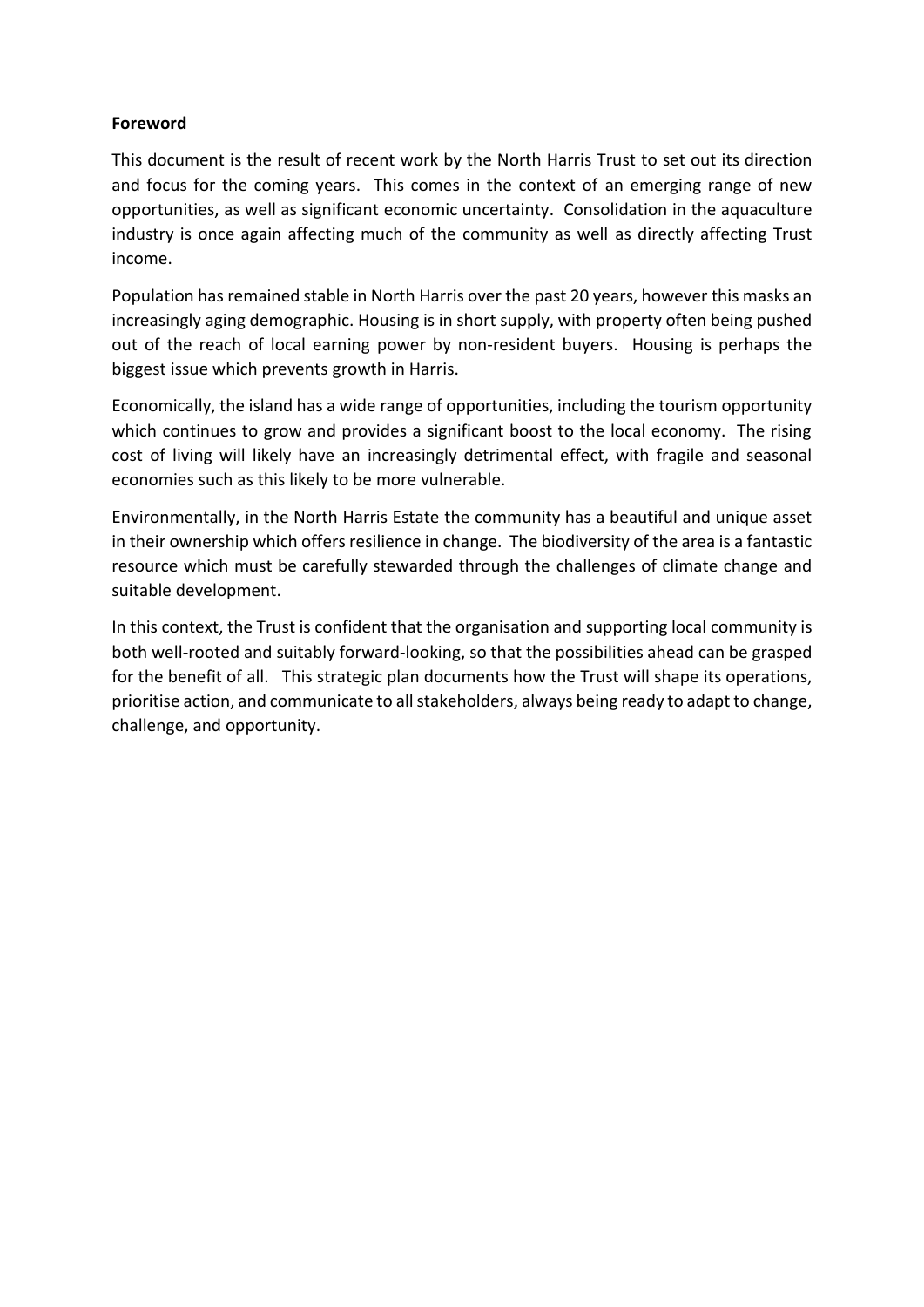## **About the Trust**

The North Harris Trust was established in 2003 before taking ownership and managing the North Harris Estate on behalf of the local community. Now covering approximately 25,900ha, it is responsible for one of the largest community-owned estates in Scotland. The organisation, a registered charity, is governed by a Board of 13 locally elected volunteer Directors, representing the various townships. The Board is supported by a small core staff and operates the North Harris Trading Company which was set up to facilitate commercial development and generate new income for the charity.

Since establishment, the Trust has been successful in many areas:

- creatively maintaining, managing and appropriately developing the beautiful North Harris Estate;
- facilitating employment, affordable housing and business opportunities throughout North Harris;
- delivering vital public services in visitor management and facilities, local recycling and waste disposal;
- attracting millions of pounds of investment to North Harris over the years.

## **The Trust's Aim**

NHT has a broad range of objectives aligned with the central aim "to achieve the regeneration and development of the North Harris community by managing the North Harris Estate as an area of outstanding wild and rugged beauty, through local participation and working with other partners where appropriate, all for the benefit of the local community and the wider public."

# **The Trust's Vision**

A thriving North Harris community, with our community-owned land providing environmental security; wide-ranging economic opportunities; and high levels of physical, mental and social wellbeing.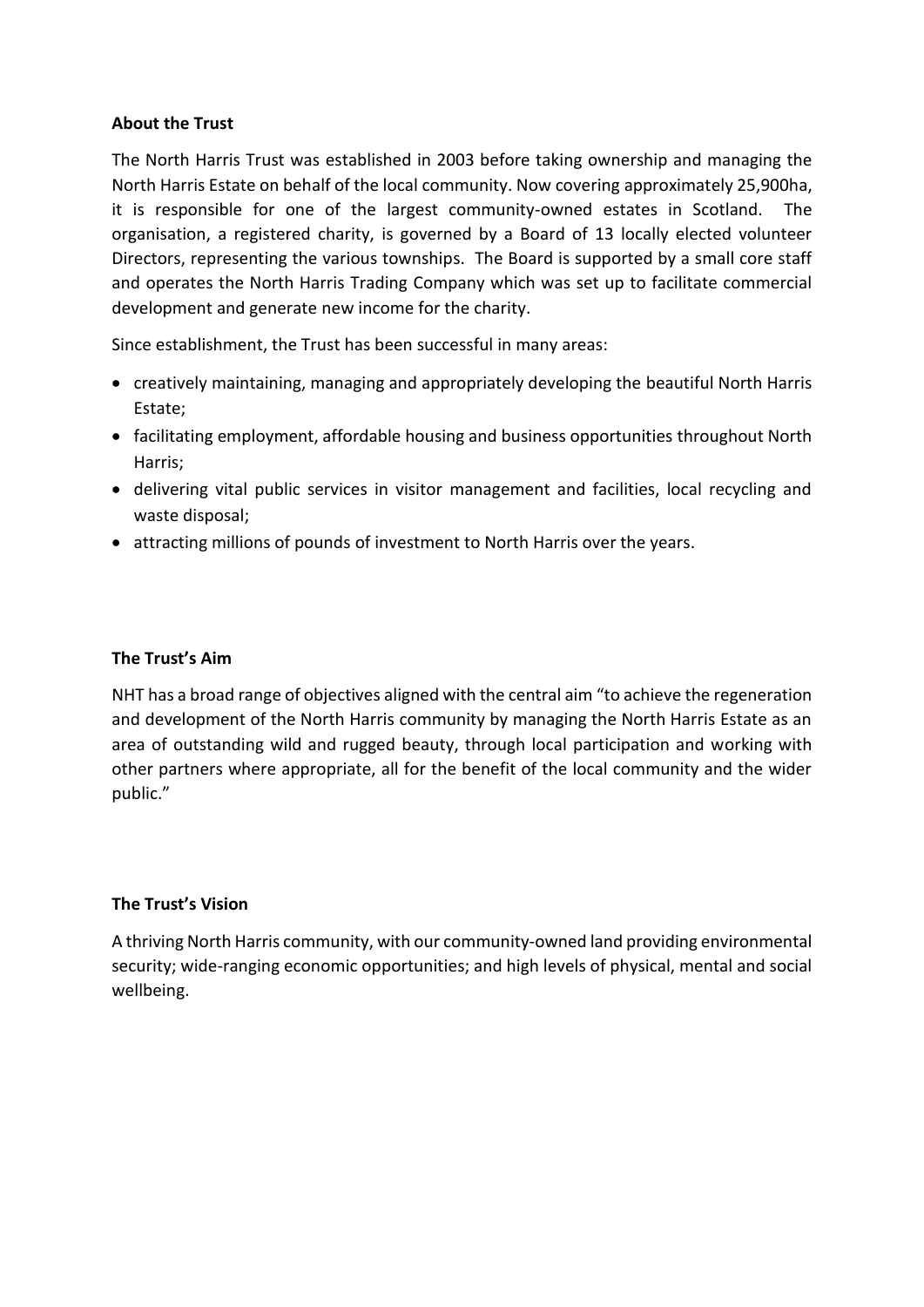#### **Strategic Area: Core**

## *Continued management of the community-owned estate.*

The North Harris Trust has a primary responsibility for the management of the North Harris Estate, including the various crofting and land responsibilities that come with its position as community landlord. This will continue to be the focus of delivery for the Trust, and draw on a significant proportion of available resources, board attention, and staff time. The Trust will continue to be accessible to the community, working with crofters and residents to share knowledge and offer guidance on land matters.

The Trust will continue to represent the community on relevant issues, working with CNES, Scottish Government and their agencies wherever possible. This also includes the delivery of key statutory services, for example at the North Harris Recycling Centre. Partnership working with other organisations is standard Trust practice; both formal and informal relationships with key organisations are vital to our continued success. This has taken the form of participation in umbrella bodies such as the Harris Forum or Community Land Outer Hebrides, undertaking joint projects with the West Harris Trust, maintaining bilateral support on shared objectives with the John Muir Trust, or acting as the delivery organisation for important funding bodies such as HIE and NatureScot. Maintaining excellent working relationships with partners and funders will continue to be an important part of successful Trust business.

#### **Strategic Area: People**

# *The retention and attraction of people to ensure a sustainable population.*

The Trust seeks to actively contribute to maintaining a sustainable population in North Harris and sees affordable housing provision as vital to achieving this. The local authority and housing partnership are therefore key in this area and the Trust will continue to offer support to them in consultation with the local community.

The Trust has directly developed four housing units since 2012 which it lets to local tenants at affordable rents. The short-term priority is to find a way forward for further development that continues this success. This could include more direct development on Trust land as well as seeking appropriate developers and partners to deliver additional housing, and to de-risk cost and resource requirements to the Trust. Showing what could be achieved and facilitating further interest in potential sites is a priority and the development of low-cost unit provision, particularly targeted at young people, is seen as vital to the sustainability of the community.

Strong community engagement in the Trust will be prioritised, and the active involvement of all community members encouraged. The central location of Tigh an Urrais in Tarbert facilitates this; staff and board members will continue to be available informally, as well as providing an annual formal consultation with the community.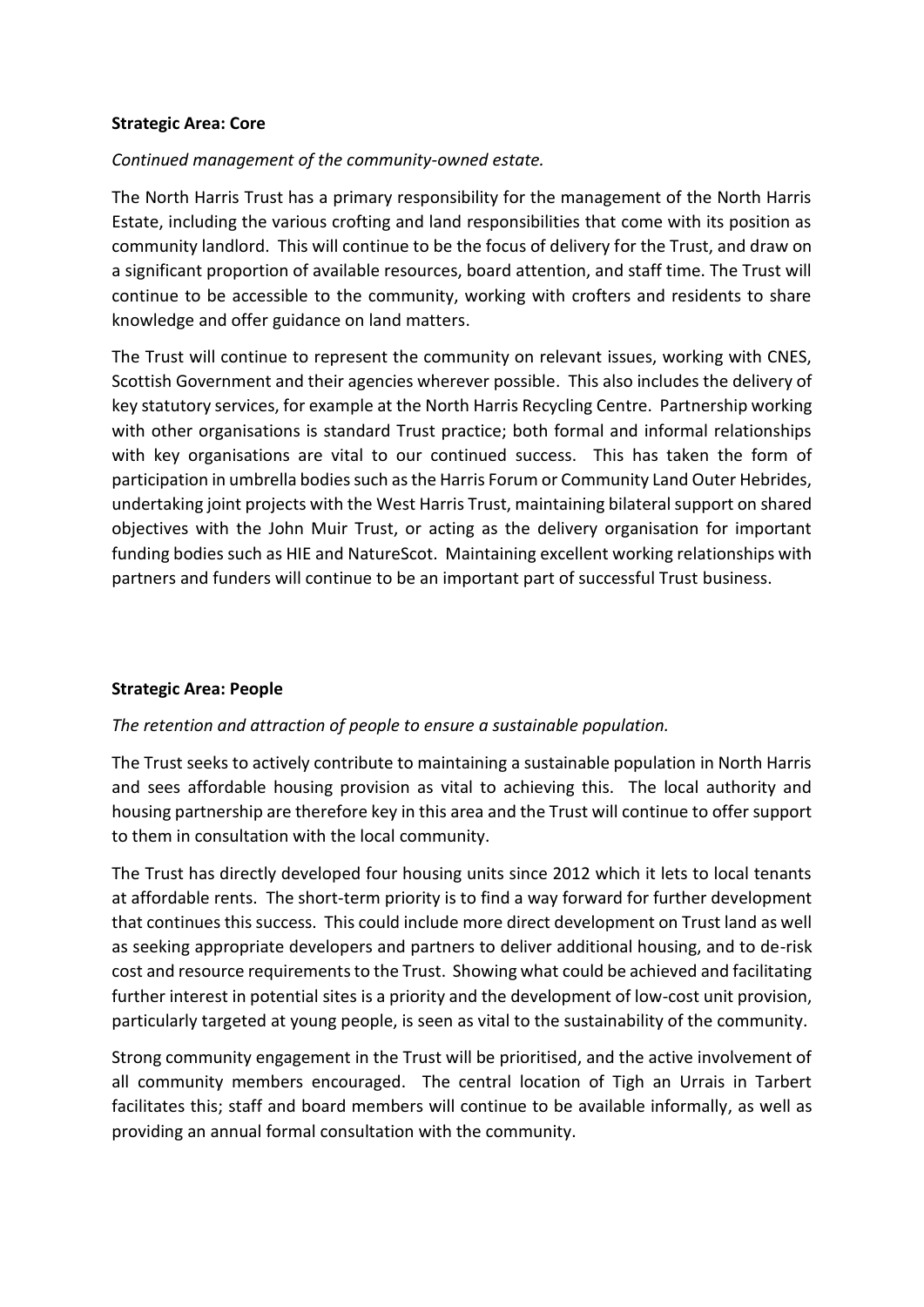## **Strategic Area: Economy**

*Sustainable economic growth where all have access to appropriate employment opportunities.*

The Trust understands that it must pursue opportunities that facilitate sustainable economic development for North Harris. One of the short-term possibilities is realising the sustainable tourism opportunity, given the forecast growth in visitor numbers post-pandemic. The Trust will continue to develop facilities that manage and improve the visitor experience as it understands that this has a benefit to the wider North Harris economy. The opportunity for income generation opportunities to sustain the services provided will be considered and implemented.

This will include re-visiting donation opportunities across key sites and where practical, charging for the facilities provided, communicating that the additional income will be reinvested in the estate and its visitor provision. In terms of further income generation for the Trust, a framework shall be developed through which the board and staff team can review and react quickly to short timeframe funding and investment opportunities. Well considered, longer-term financial planning that seeks to invest in the estate assets to increase annual revenue and allow an uplift to budgets shall also become part of standard practice for the organisation.

# **Strategic Area: Environment**

# *Attractive opportunities that improve the quality of life, wellbeing and health of all.*

The Trust holds ownership responsibility for the land asset of the North Harris Estate on behalf of the community. This represents an enormous opportunity in terms of community wellbeing and one which must be proactively developed. To this end, the Trust will produce an updated Estate Management Plan, offering an overview of the possibilities for improving quality of life for the community and the wider public through conserving and improving the land asset. This will include complementary documents such as a Deer Management Plan that take a landscape level approach, as well as Site Management Plans that deal with specific locations with identified pressures or opportunities.

The twin challenges of biodiversity loss and climate change shall be addressed wherever possible in Trust work and will be among the foremost priorities when considering best use of the estate. This will be standard working practice in Trust land management and likely involve bespoke projects which aim to contribute to national targets of Net Zero and/or protect local native species and habitats.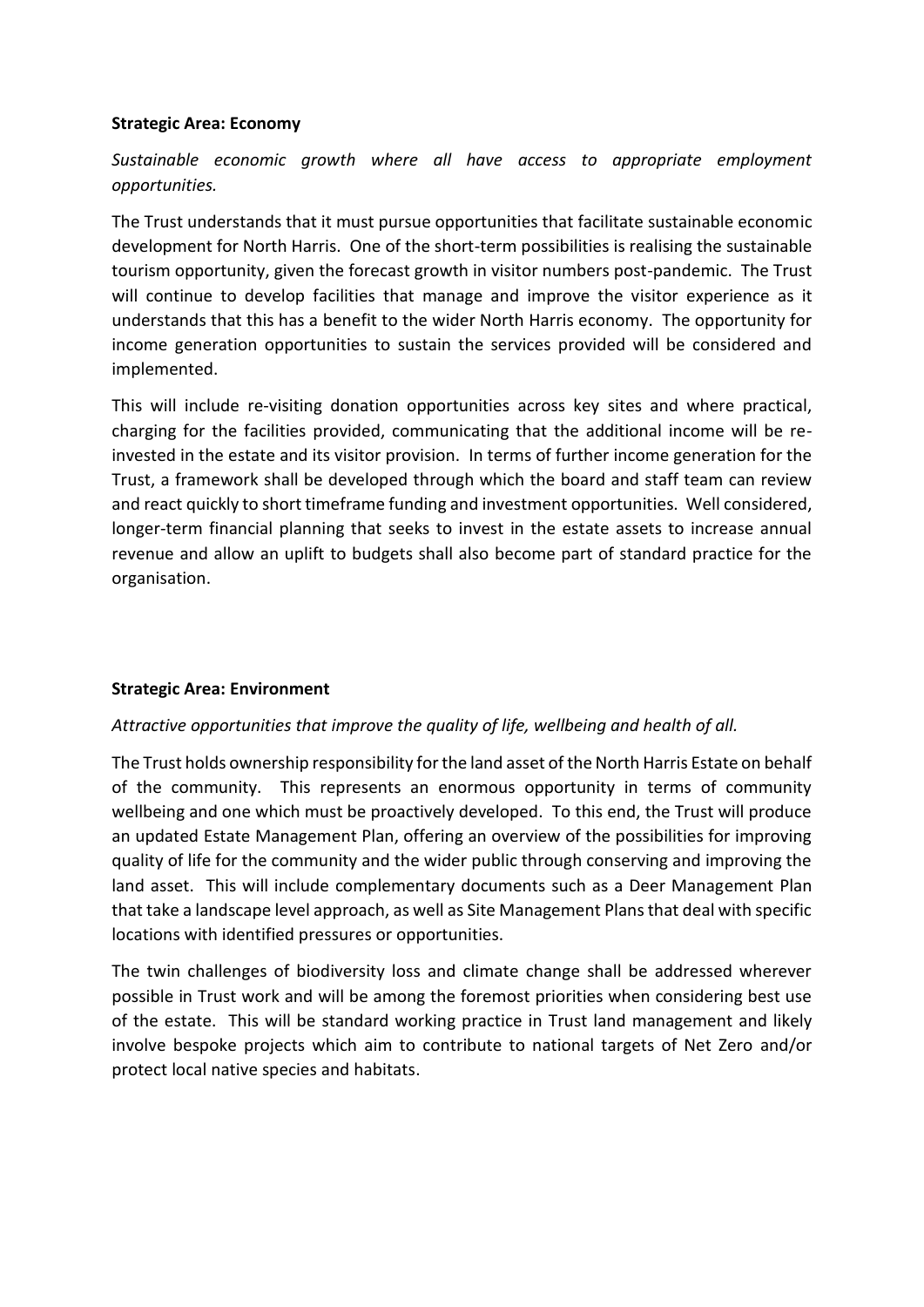#### **Trust Goals to 2027**

Within each strategic area, a number of goals for delivery have been identified to be achieved by the Trust over the next 5-years. Many of these build on achievements to date and integrate experience from on-going projects.

| <b>Strategic Area</b>                                                                                               | Goal                                                                                                                                                                    |
|---------------------------------------------------------------------------------------------------------------------|-------------------------------------------------------------------------------------------------------------------------------------------------------------------------|
| <b>Core Delivery</b><br>Continued management<br>of the community-owned<br>estate.                                   | Successful management of all community-owned assets.                                                                                                                    |
|                                                                                                                     | Active participation in appropriate bodies.                                                                                                                             |
|                                                                                                                     | Continued delivery of important local services.                                                                                                                         |
|                                                                                                                     | Excellent working relationships with partner organisations.                                                                                                             |
| People<br>The retention and<br>attraction of people to<br>ensure a sustainable<br>population.                       | Strong community engagement and good relations with the Trust.<br>Improved communication and strengthened involvement.                                                  |
|                                                                                                                     | Increased availability of housing by utilising the Trust's land asset to<br>develop housing, both directly and working with other agencies and<br>developers.           |
|                                                                                                                     | An increased population of small local businesses facilitated by the<br>Trust, offering training and apprenticeship opportunities.                                      |
|                                                                                                                     | High stakeholder and public awareness of the Trust as a community<br>body to be supported in its work.                                                                  |
| <b>Economy</b><br>Sustainable economic<br>growth where all have<br>access to appropriate<br>employment.             | An increase in North Harris Trading Company revenue generation<br>through business venture and investment in order to provide<br>additional annual income to the Trust. |
|                                                                                                                     | The successful development of the tourism opportunity; increased<br>public use of Trust facilities and an increase in related local<br>employment opportunities.        |
|                                                                                                                     | The development of a sustainable operating model for the Trust,<br>including well considered, long-term financial planning.                                             |
|                                                                                                                     | The development of the potential to sustainably generate seasonal<br>and full-time employment through Trust operations.                                                 |
| <b>Environment</b><br>Outdoor opportunities<br>that improve the quality<br>of life, wellbeing and<br>health of all. | The publication of an updated Estate Management Plan which<br>expresses the maintenance and improvement of the estate on a<br>landscape level.                          |
|                                                                                                                     | Take forward projects that contribute to the unique natural<br>environment and enrich local biodiversity.                                                               |
|                                                                                                                     | The development of projects that realise the potential of sites in<br>North Harris with historical, cultural or environmental value.                                    |
|                                                                                                                     | Encourage the realisation of the potential of the land asset to cope<br>with, and play a part in mitigating, climate change.                                            |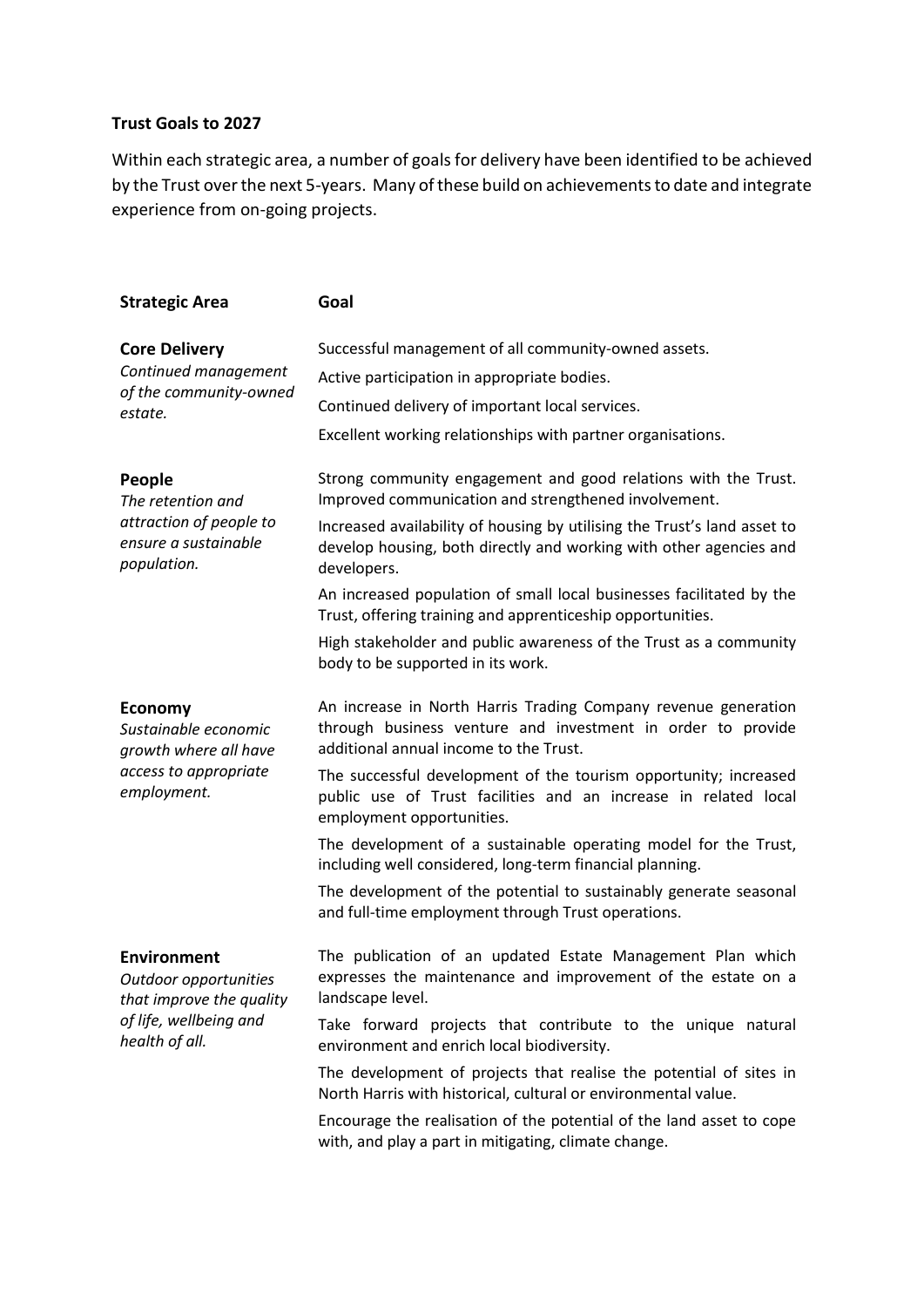## **Communication and Engagement**

This document represents part of the strategy for increasing Trust communication and engagement. The primary target audience for the North Harris Trust is the local community. Those from further afield who have an interest in the Trust and the local area are also a key audience. Both groups require an increase in communication from the organisation to allow them to engage effectively.

An increased staff resource shall be dedicated to communications. There is much that the Trust already does which does not get conveyed to a wide audience or even much of the local community. This will be remedied through leveraging the central location of Tigh an Urrais in the centre of Tarbert, ensuring up-to-date information is displayed prominently and that the offices are open to the community and wider public during regular working hours. We will also make use of public events to widen engagement with both the community and visitors. There will be monthly updates in the local press, as well as more occasional pieces in national press, television and radio. Social media accounts will have a goal of at least weekly updates and the Trust website shall be updated to a more interactive and user-friendly format, including mobile-friendly functionality.

Volunteering shall be encouraged and promoted as a practical way for the community to engage with the Trust. Community involvement, especially by local young people, shall be encouraged and bespoke opportunities made available where possible. There has been strong public involvement in volunteering opportunities on the estate over the years. This shall continue to be facilitated and promoted through partner organisations and direct Trust communications.

# **Monitoring Progress**

Individual Trust Directors shall be appointed to lead on strategic areas as Board Champions, supporting Trust progress. This strategy document shall be re-appraised annually by the full North Harris Trust Board of Directors and progress analysed. Progress on goals and the overall development of each strategic area shall be monitored on a regular basis by the Board Champions responsible. This allows staff to be supported where required and ensure that board understanding is sufficiently developed to make informed decisions and recommendations for implementation.

Directors shall engage informally with the community to gauge opinions and gather views on how the Trust is performing in the month prior to community consultations.

Members and the community at large shall be given an opportunity for formal feedback through annual community consultations in Autumn/Winter and again through the Annual General Meeting in Winter/Spring. The Trust shall strongly encourage input and feedback, both positive and negative, from the local community, and especially from Trust members, on the direction of the organisation and the way forward.